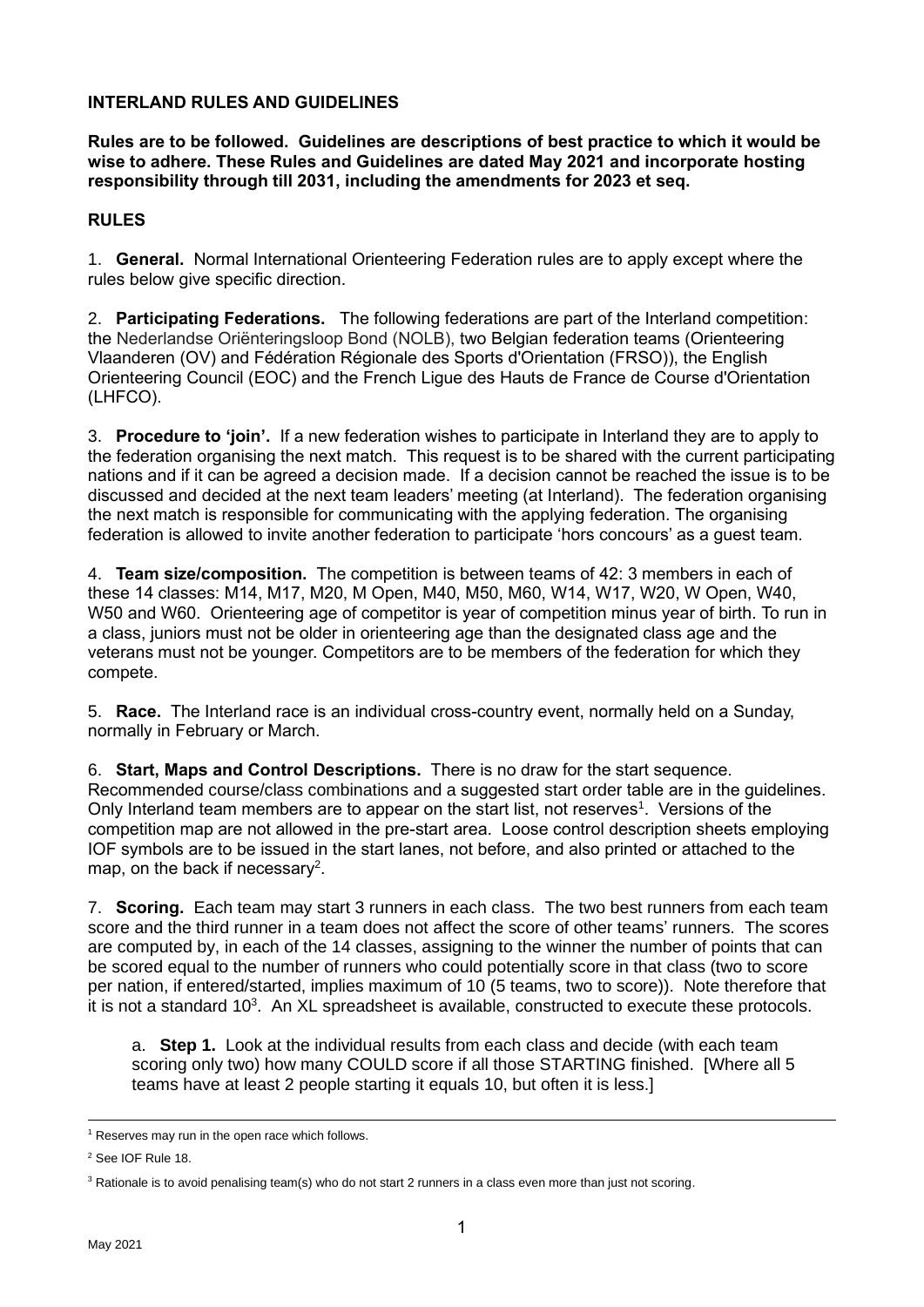b. **Step 2.** In each class award that number of points to the winner, and one less for each place below. Award no points to a runner who mispunches or fails to finish. If there is a tie then share the points. In each class calculate each team's points. The XL spreadsheet is constructed to do this.

c. **Step 3.** Add the 14 class totals together to give overall team scores. Rank the teams, with highest points winning the Interland Cup. Separately add all the (6) junior class totals together to give an overall junior team score. Rank the same way for the Junior trophy.

8. **Prizes.** There are 2 trophies: the Interland Cup and the Interland Junior Trophy.

9. **Jury, complaints and appeals.** A jury of 3 shall be appointed by the organising federation, drawn from 3 different federations, not including the organising federation. Any complaints are to be made to the organiser only through a team leader. If a complaint cannot be resolved an appeal may be made only by a team leader and the jury is to be convened to hear it and adjudicate. Complaints are to be made within one hour of the affected competitor's result being posted. Appeals are to be made no later than 1230. Congratulations may be passed to the organiser by anyone.

10. **Rules and guidelines amendments.** A decision to amend these rules and guidelines is only to be made at the annual team leaders' meeting. Desirably proposals for change should be sent round to team leaders before Interland (say a month beforehand) so that federations can consider them but this does not preclude a proposal tabled on the day being considered.

## **GUIDELINES**

11. **Introduction.** These guidelines are intended for the person who takes on the role of coordinator for the weekend of an Interland competition. It is often better that this is a different person from the 'Organiser' of the event. The guidelines have been drawn up by team leaders/previous organisers of Interland and are intended to be helpful rather than prescriptive. If you, as event coordinator, are tempted to stray from these guidelines, you should consult with the team leaders and seek their agreement to any significant changes. The coordinator of Interland is usually in the unenviable position of being the inexperienced one in a situation that is very familiar to the other protagonists. Most team leaders have been in post for several years, and many of the athletes have taken part in numerous Interland competitions. Do not allow yourself to feel intimidated by this, but exploit the available experience and expertise.

12. **Race.** The Interland race is an individual event and normally held on a Sunday, normally in February or March. It is normal to combine it with an open or regional event. The quality of terrain and mapping should be very good and the planner should be experienced and technically competent.

13. **Organising Federation.** The Interland match is organised on a rotational basis by the participating federations. The tables below show the history and future hosting responsibility.

| <b>Organising Federation</b> | Year | Year | Year | Year | Year | Year | Year | Year | Year |
|------------------------------|------|------|------|------|------|------|------|------|------|
| <b>VVO</b>                   | 1987 | 1989 | 1991 | 1993 | 1995 | 2000 | 2005 | 2010 | 2016 |
| WTB <sup>4</sup>             |      |      |      |      | 1996 | 2001 | 2006 | 2011 |      |
| <b>FRSO</b>                  |      |      |      | 1994 | 1997 | 2002 | 2007 | 2012 | 2017 |
| <b>NOLB</b>                  |      | 1988 | 1990 | 1992 | 1998 | 2003 | 2008 | 2013 | 2018 |
| LHFCO/LNPCCO                 |      |      |      |      |      |      |      | 2014 | 2019 |
| EOC                          |      |      |      |      | 1999 | 2004 | 2009 | 2015 | 2020 |

<sup>4</sup> WTB - Westfälischer Turnerbund (WTB)(Germany), competed in Interland from 1996 to 2013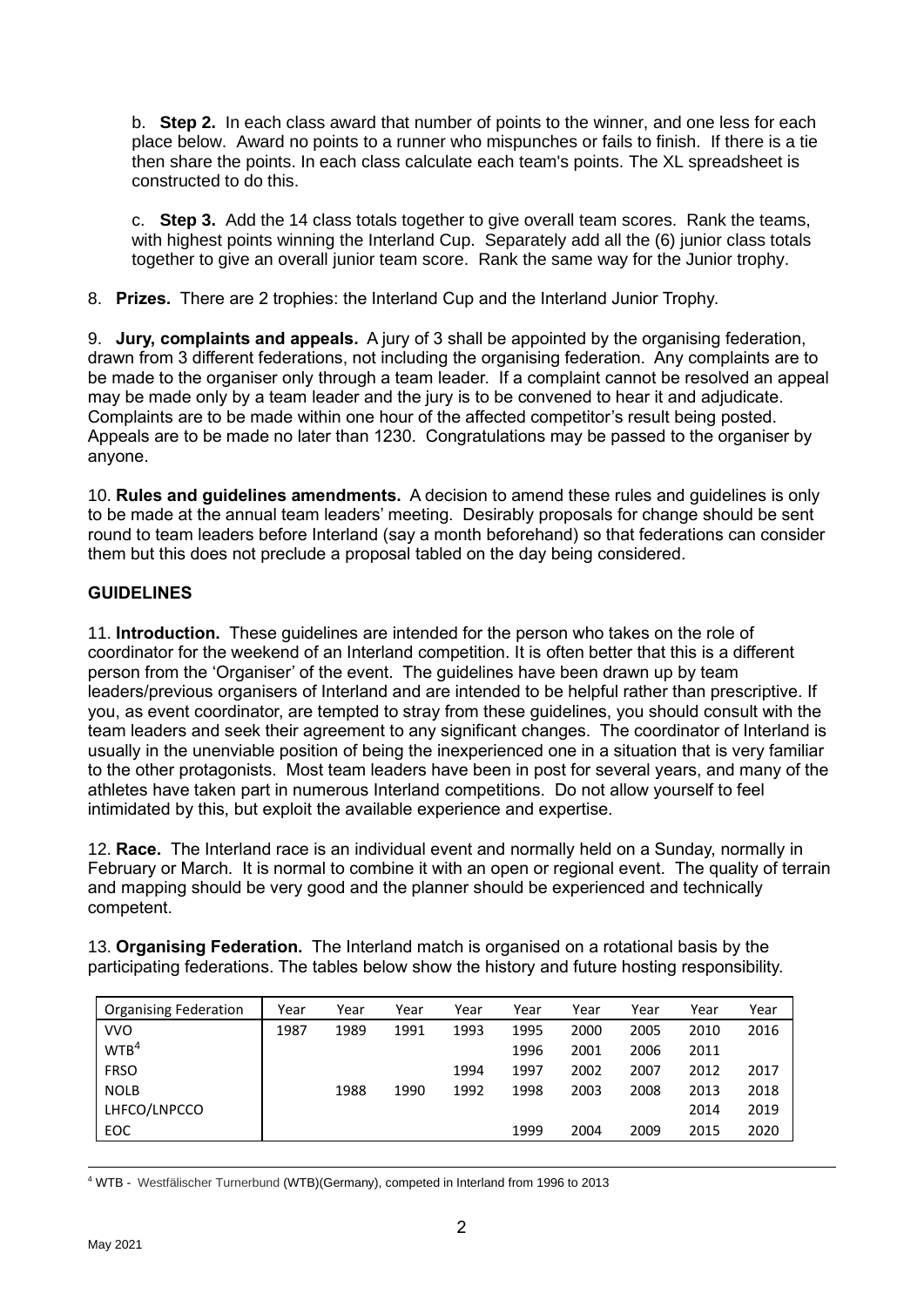|                              | Table 1 |      |      |  |  |  |
|------------------------------|---------|------|------|--|--|--|
| <b>Organising Federation</b> | Year    | Year | Year |  |  |  |
| OV                           | 2021    | 2023 | 2027 |  |  |  |
| <b>FRSO</b>                  |         | 2022 | 2028 |  |  |  |
| <b>NOLB</b>                  |         | 2024 | 2029 |  |  |  |
| <b>LHFCO</b>                 |         | 2025 | 2030 |  |  |  |
| EOC                          |         | 2026 | 2031 |  |  |  |
| —<br>$\sim$                  |         |      |      |  |  |  |

Table 2

14. **Date.** Fixing the date for Interland is the responsibility of the organising federation. Best practice is to suggest date options (eg in Feb or Mar) 24 months in advance and invite the other federations to indicate both preferences and dates they could not meet. This should be complete and the confirmed date (for year after next) announced by 15 May (approximately 21-22 months before the event. It is advantageous to place this date on federation fixtures calendars.

15. **Course/class combinations/lengths**<sup>5</sup> **and start order**<sup>6</sup> **.** The minimum number of courses has been established as 8. This relies on 6 courses being shared by 2 classes<sup>7</sup>. If more courses are designed the priority is to split the W50 and W60 into separate courses from the 14s as the desirable technical difficulty is different.

| Course         | Class           | Percentage<br>$(\% )$ | EWT <sup>5</sup> /mins | 1 <sup>6</sup> | $\overline{2}$ | 3 | 4 | 5 |
|----------------|-----------------|-----------------------|------------------------|----------------|----------------|---|---|---|
| 7              | <b>M14</b>      | 48                    | 36                     | С              | D              | E | B | A |
| 5              | M <sub>17</sub> | 58                    | 40                     | Α              | С              | D | B | Е |
| 3              | M20             | 82                    | 53                     | С              | Е              | в | D | A |
| 1              | M21             | 100                   | 60                     | Α              | Β              | С | D | E |
| 3              | M40             | 82                    | 55                     | D              | С              | A | E | B |
| 4              | <b>M50</b>      | 63                    | 46                     | Е              | D              | В | Α | C |
| 6              | <b>M60</b>      | 48                    | 41                     | B              | Α              | Е | С | D |
| 8              | W14             | 36                    | 34                     | С              | B              | A | E | D |
| 6              | W17             | 48                    | 44                     | Α              | D              | В | E | С |
| 4              | <b>W20</b>      | 63                    | 53                     | D              | E              | A | С | В |
| $\overline{2}$ | W21             | 75                    | 55                     | D              | Α              | E | B | С |
| 5              | <b>W40</b>      | 58                    | 50                     | В              | Е              | C | Α | D |
| $\overline{7}$ | <b>W50</b>      | 48                    | 45                     | Ε              | С              | D | A | B |
| 8              | <b>W60</b>      | 36                    | 40                     | В              | Α              | D | С | E |

Table 2.

16. **Start times.** 0930 is recommended for the first Interland start. The factors are: teams' long journeys/ferries after prizegiving, need to start the 'open' race, timings of breakfast (at least 2 hours before the start), travel time to the event centre. The open event first start can follow 15 minutes after the last Interland starter. Where classes share a course (a 'double class' course), classes

 $5$  Course lengths are based on the M21 course being designed to generate a winning time of 60 minutes = 100%. The percentages shown in the table represent proportions of the M21 adjusted length (eg length in km plus 0.1km per 10m of ascent) to achieve the estimated winning times (EWT) shown.

<sup>&</sup>lt;sup>6</sup> A,B,C,D,E represent the participating federations: NOLB, VVO, FRSO, ENG, LNPCCO. 1, 2, 3 etc shows the first starter, second starter, third starter etc. The A, B, C, D, E identity is drawn by lot (ie at random) by the organiser.

<sup>7</sup> Having **3 classes on the same course** extends the start window with adverse effect both on the following open event and the timely calculation of the overall results and **is not recommended**.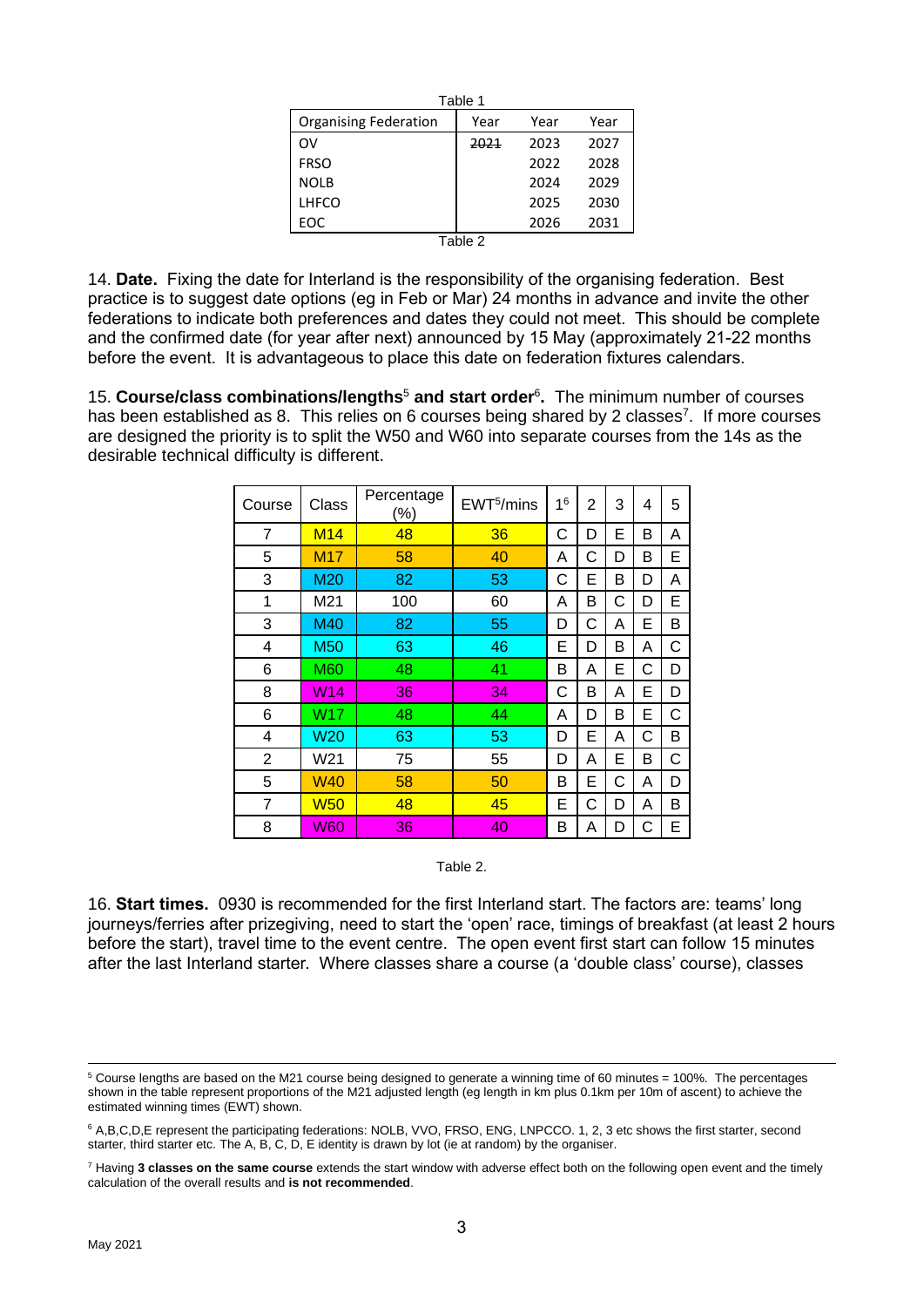should start at 2 minute intervals $^8$  in blocks: all of one class start, then all of the other class $^9$ . 'Single class' courses (eg W Open and M Open) can have 3 minute intervals but not less than 2. Use a varied 'real' start order of teams for each of the classes with 2 protocols: first starters in each class split as equally as possible between the teams $^{10}$ . Within class, if some start slots are not filled<sup>11</sup>, the gap should not be left. Fill the start list at the selected interval except between classes. Where two classes are running the same course, ensure that the first away in the second class is not from the same team as the last away in the first class<sup>12</sup>. If these adjustments result in two adjacent starts for the same team, the organiser is to arbitrarily amend the start order to eliminate the adjacency. The recommended course/class combinations and adjusted lengths<sup>5</sup> (if only 8 courses are designed) and a suggested start order table is above. Start time lists should be published at D – 5 days on the event webpage $^{13}$ .

17. **Entry form.** An entry form which has been successfully used in the past is available electronically. Its use significantly reduces the organiser's effort. There should be a mechanism to allow team leaders to nominate the running order in each class<sup>14</sup>. The form can include accommodation and feeding booking and special issues (eg dietary: vegetarian/nut/dairy/gluten allergies) information.

18. **Entry fee.** Entry fee levels are at the discretion of the organising federation.

19. **Saturday 'training' event.** Training on a mapped area or the option to compete in a local event should be provided noting that competitors would not wish to run a long race ie provide a middle or short. This would allow competitors to have a training run before the match day and otherwise attract wider participation.

20. **Sunday event.** An open event following the Interland competition allows others, including team reserves, to race using the same courses.

21. **Accommodation and Food.** Arrange hostel or similar accommodation for the teams – together or separately, depending on what is available locally. Consider doing this a year ahead. If this cannot be achieved by the organiser, provide details of accommodation which teams can book separately. A Saturday evening meal and Sunday breakfast should be provided/available. You should also aim to offer to supply a packed lunch. Allow for vegetarians (etc). For planning: a full team comprises 42 members though an incomplete team might be sent. Teams will have leaders (up to 3, say) and may have reserves (up to 10, say). The reserves will be able to run in the 'open' event which follows Interland<sup>15</sup>.

22. **Payments.** Ideally the main team payments can be achieved by bank transfer at the same time as detailed entries are made. The organiser should provide team leaders with the event/club bank details to allow this.

<sup>&</sup>lt;sup>8</sup> This replicates the experience of further internationals in which the juniors will go on to race, if/when they make that grade; and a 3 minute start interval for a 'double class' course extends the start window with 2 adverse effects: delays prizegiving and thus departure of teams who may have to catch ferries, and pushes back the time for the open race starts.

<sup>&</sup>lt;sup>9</sup> It reduces the chances of a good runner in one class (being followed thus) affecting the result of the other class.

 $10$  3, 3, 3, 3, 2 ideally split 'evenly' between male and female classes. The suggested table achieves this.

 $11$  ie because a team enters less than 3 competitors in that class.

 $12$  As well as this, there is merit in at least one preferably two spare start slots between the last away in the first class and the first away in the second class to effect 'separation'.

<sup>13</sup> Ideally in a format which will allow extraction to a spreadsheet and filtering by team, by class, sorting alphabetically or chronologically or this format should be sent to team managers separately.

 $14$  ie in each class which of their 3 runners will be first, second, and third to start.

<sup>&</sup>lt;sup>15</sup> Useful if they are allocated early starts in the open event, on the Interland course applicable to their age.